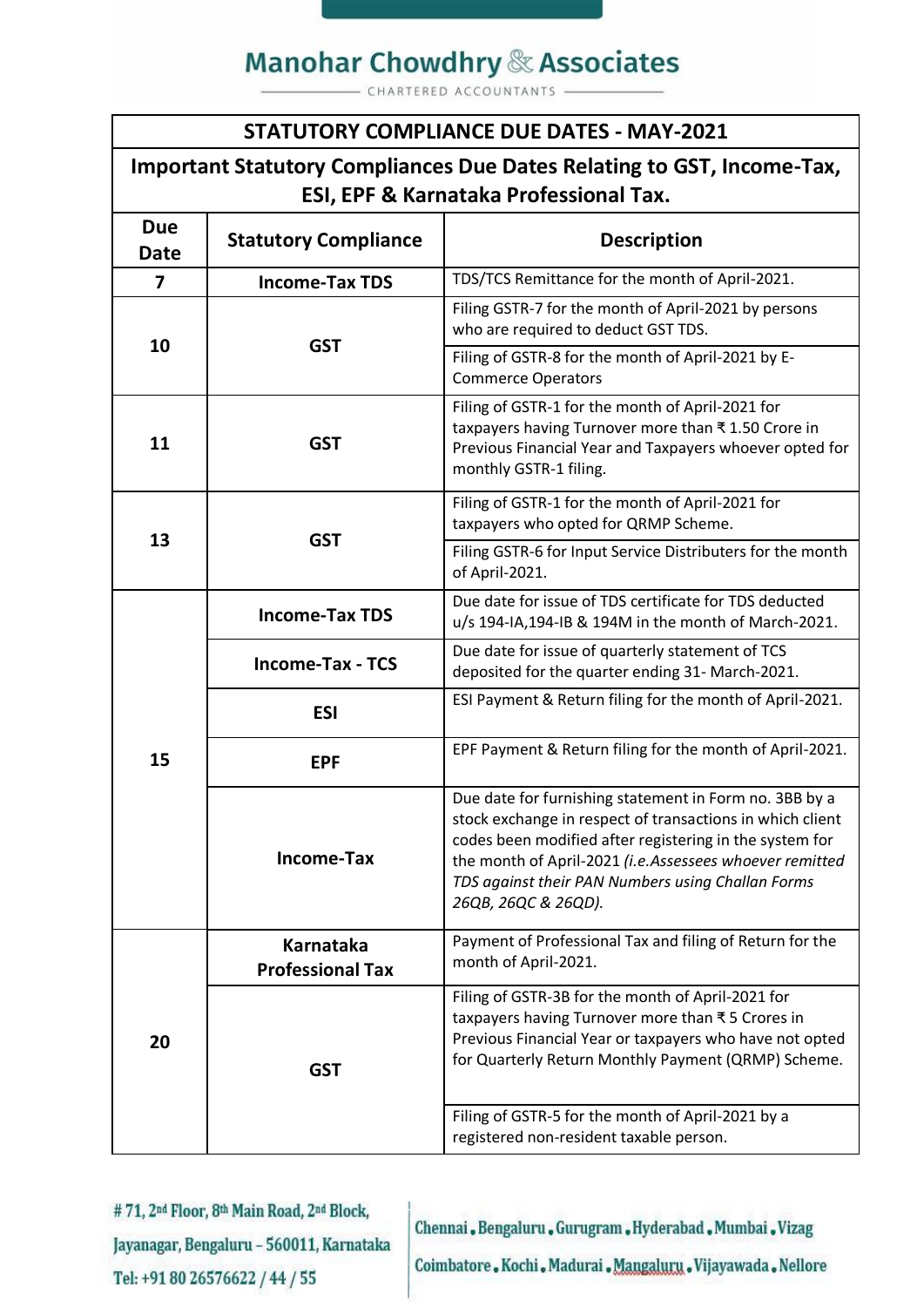## **Manohar Chowdhry & Associates**

CHARTERED ACCOUNTANTS

### **STATUTORY COMPLIANCE DUE DATES - MAY-2021**

| Important Statutory Compliances Due Dates Relating to GST, Income-Tax, |
|------------------------------------------------------------------------|
| <b>ESI, EPF &amp; Karnataka Professional Tax.</b>                      |

| <b>Due</b><br>Date | <b>Statutory Compliance</b>                                  | <b>Description</b>                                                                                                                                                                                                                                                                                        |
|--------------------|--------------------------------------------------------------|-----------------------------------------------------------------------------------------------------------------------------------------------------------------------------------------------------------------------------------------------------------------------------------------------------------|
| 20                 | <b>GST</b>                                                   | Filing of GSTR-5A for Non-resident OIDAR Service<br>Providers.                                                                                                                                                                                                                                            |
| 25                 | <b>GST</b>                                                   | Due date for payment of GST under QRMP Scheme for<br>the Month of April-2021.                                                                                                                                                                                                                             |
| 30                 | <b>Income-Tax TDS</b>                                        | Due date for furnishing of challan-cum-statement in<br>respect of tax deducted under section 194-IA, 194IB &<br>194M in the month of April-2021. (i.e.Assessees<br>remitting TDS against their PAN Numbers using Challan<br>Forms 26QB, 26QC & 26QD).                                                     |
|                    | <b>Karnataka</b><br><b>Professional Tax</b>                  | Remittance of differential PT if any along with interest<br>and filing of PT annual returns (i.e. for Businesses &<br>Employers with enrollment certificate) for the Financial<br>Year 2020-21.                                                                                                           |
|                    | <b>Income-Tax - TCS</b>                                      | Due date for issue of TCS certificates for 4th Quarter of<br>the Financial year 2020-21.                                                                                                                                                                                                                  |
|                    | <b>ROC</b>                                                   | LLP Annual Return Filing in form LLP-11 - An annual<br>statement for submitting details of the business of the<br>LLP and its partners for the FY 2020-21.                                                                                                                                                |
| 31                 | <b>Income-Tax - TDS</b>                                      | Form 24Q, 26Q & 27Q quarterly statement of TDS deposit<br>for the quarter ending 31-March-2021.                                                                                                                                                                                                           |
|                    | <b>Income-Tax</b><br><b>(Reporting Portal</b><br>Compliance) | Due date for furnishing of statement of financial<br>transaction (in Form No. 61A) as required to be furnished<br>under sub-section (1) of section 285BA of the Act respect<br>of a financial year 2020-21                                                                                                |
|                    | <b>Income-Tax</b><br><b>(Reporting Portal</b><br>Compliance) | Due date for e-filing of annual statement of reportable<br>accounts as required to be furnished under section<br>285BA(1)(k) (in Form No. 61B) for calendar year 2020 by<br>reporting financial institutions                                                                                              |
| 31                 | <b>Income-Tax Return</b>                                     | Extended due date for filing the belated Income-tax<br>Return and revising the ITR for the FY 2019-20 (AY 2020-<br>21). Ref.CBDT Press release dt.01-May-2021.                                                                                                                                            |
|                    | <b>Income-Tax TDS</b>                                        | Extended Due date for furnishing of challan-cum-<br>statement in respect of tax deducted under section 194-<br>IA, 194IB & 194M in the month of March-2021.<br>(i.e.Assessees remitting TDS against their PAN Numbers<br>using Challan Forms 26QB, 26QC & 26QD).Ref.CBDT<br>Press release dt.01-May-2021. |

#71, 2<sup>nd</sup> Floor, 8<sup>th</sup> Main Road, 2<sup>nd</sup> Block, Jayanagar, Bengaluru - 560011, Karnataka Tel: +91 80 26576622 / 44 / 55

Chennai, Bengaluru, Gurugram, Hyderabad, Mumbai, Vizag

Coimbatore, Kochi, Madurai, Mangaluru, Vijayawada, Nellore